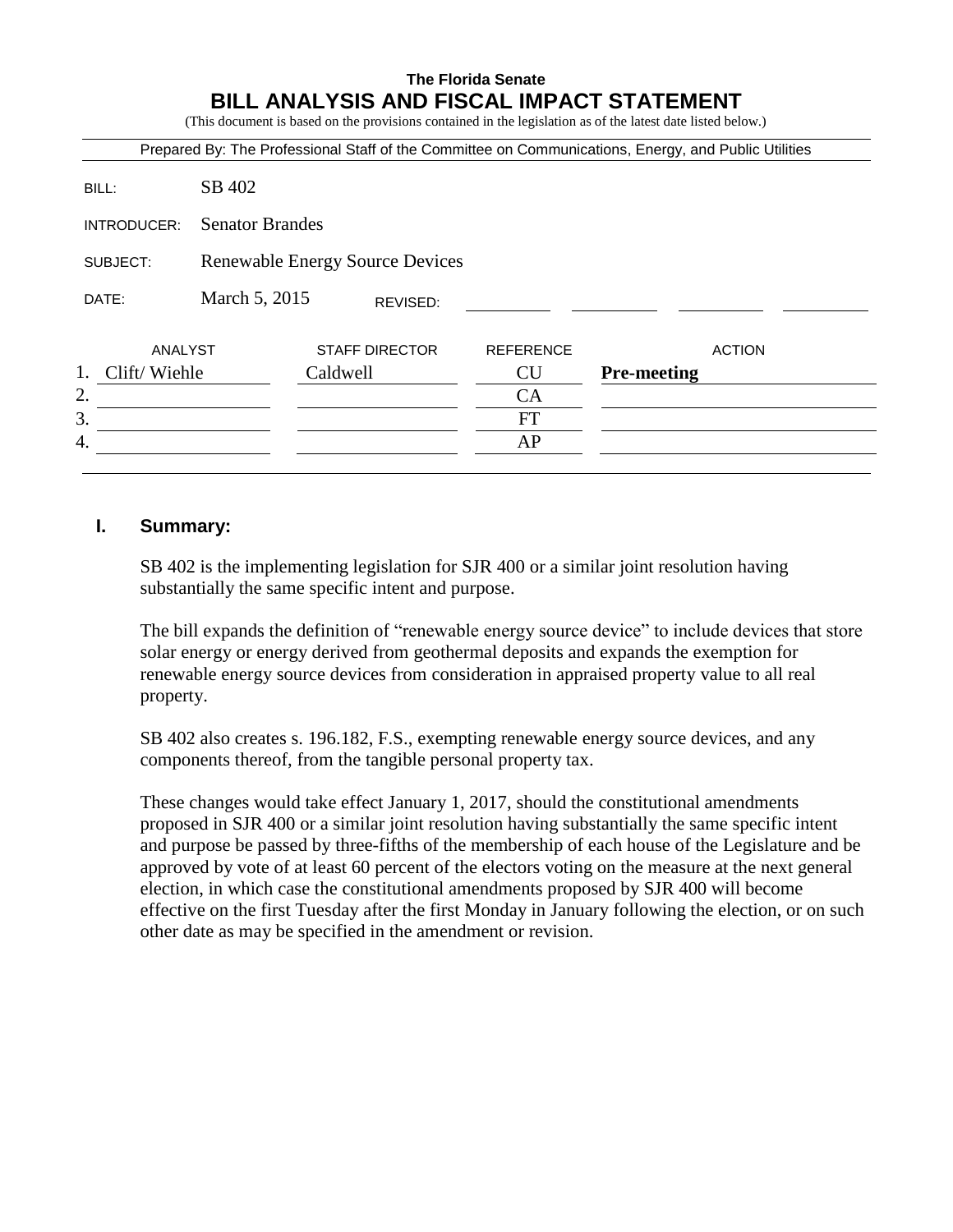# **II. Present Situation:**

The State Constitution authorizes finance and taxation, including local government ad valorem taxes on real property and tangible personal property,<sup>1</sup> assessment of taxes,<sup>2</sup> and exemptions to these taxes.<sup>3</sup> Among these provisions is authority for the Legislature to prohibit the consideration of the following in the determination of the assessed value of real property used for residential purposes:

- Any change or improvement made for the purpose of improving the property's resistance to wind damage.
- The installation of a renewable energy source device. $4$

The Legislature has implemented this prohibition in s. 193.624, F.S. The statute prohibits a property appraiser who is determining the assessed value of real property used for residential purposes from considering an increase in the just value of the property attributable to the installation of a renewable energy source device. The statute applies to a renewable energy source device installed on or after January 1, 2013, on new and existing residential real property. The statute defines the term "renewable energy source device" to mean any of the following equipment that collects, transmits, stores, or uses solar energy, wind energy, or energy derived from geothermal deposits:

- Solar energy collectors, photovoltaic modules, and inverters;
- Storage tanks and other storage systems, excluding swimming pools used as storage tanks;
- Rockbeds:
- Thermostats and other control devices;
- Heat exchange devices;
- Pumps and fans;
- Roof ponds;
- Freestanding thermal containers;
- Pipes, ducts, refrigerant handling systems, and other equipment used to interconnect such systems; however, such equipment does not include conventional backup systems of any type;
- Windmills and wind turbines;
- Wind-driven generators;
- Power conditioning and storage devices that use wind energy to generate electricity or mechanical forms of energy; and
- Pipes and other equipment used to transmit hot geothermal water to a dwelling or structure from a geothermal deposit.

# **III. Effect of Proposed Changes:**

SB 402 implements SJR 400, which would amend Sections 3 and 4 of Article VII of the State Constitution, and create Section 34 of Article XII of the State Constitution. These amendments to the State Constitution would exempt the assessed value of a renewable energy source device, or a

 $\overline{a}$ 

<sup>&</sup>lt;sup>1</sup> Article VII, section 9.

<sup>2</sup> Article VII, section 4.

<sup>3</sup> Article VII, section 3.

<sup>4</sup> Article VII, section 4.(i).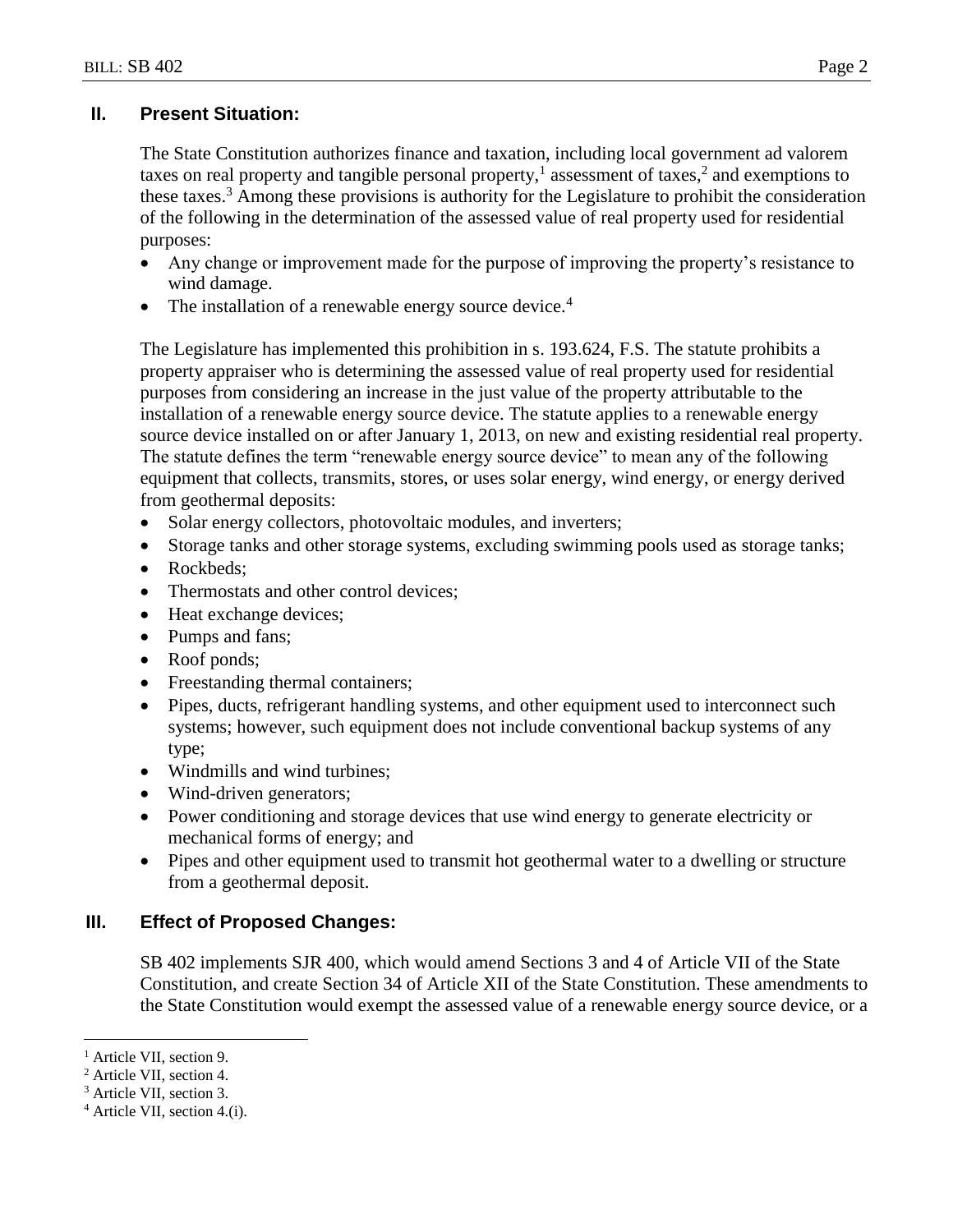component of such a device, from the tangible personal property tax and prohibit the consideration of the installation of renewable energy source devices and related components in determining the assessed value of a property for the purpose of ad valorem taxation.

The bill amends s. 193.624, F.S. to expand the definition of "renewable energy source device" to include devices for the storage of solar energy, wind energy, and energy derived from geothermal deposits. Changes to s. 193.624, F.S., would also expand the exemption of renewable energy devices from property value appraisal to all real property, as opposed to exclusively to residential property, as of January 1, 2017.

SB 402 creates s. 196.182, F.S., to exempt a renewable energy source device, as defined in s. 193.624, F.S., and any component of such a device, from the tangible personal property tax.

## **IV. Constitutional Issues:**

A. Municipality/County Mandates Restrictions:

See Tax/Fee Issues.

B. Public Records/Open Meetings Issues:

None.

C. Trust Funds Restrictions:

None.

#### **V. Fiscal Impact Statement:**

A. Tax/Fee Issues:

The fiscal impact of this bill on local government's ad valorem tax revenues is uncertain. If SJR 400 passes both the Legislature and the electorate, and if SB 402 or other implementing legislation is passed and becomes law, and if renewable energy source devices are installed on nonresidential real property, then some local governments may lose an opportunity for an unknown amount of an increase in ad valorem tax revenues that they would have had in absence of SJR 400 and this implementing legislation.

B. Private Sector Impact:

The bill may provide an incentive for owners of nonresidential property to install renewable energy source devices as this will no longer result in increased real property or intangible personal property taxes.

C. Government Sector Impact:

The bill may have some impact on the workload of property appraisers.